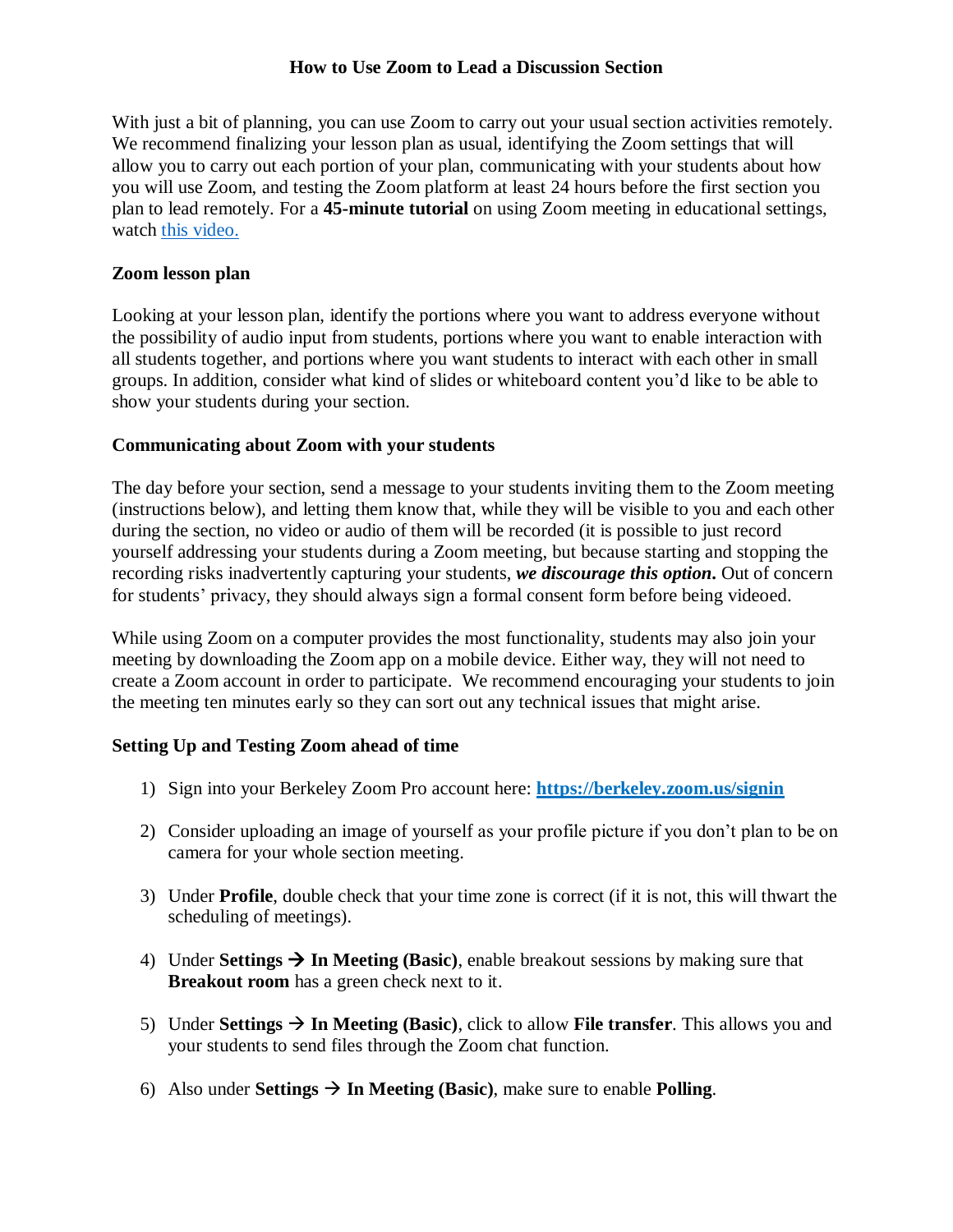7) Under **Settings**  $\rightarrow$  **In Meeting (Advanced)**, enable **Breakout room**, and check the box that allows "host to assign participants to breakout rooms when scheduling."

#### **Scheduling a Zoom meeting**

1) Schedule your Zoom meeting to begin 10 minutes before your section by clicking on **Meetings** and then **Schedule a New Meeting**. For a **1-minute** tutorial on scheduling Zoom meetings, watch [this video.](https://www.youtube.com/embed/ZAYv8sVPTxU?rel=0&autoplay=1&cc_load_policy=1)

 $\rightarrow$  Selecting **Both** under **Audio options** will minimize the chances of technical difficulties.

- 2) If you want to assign your students to Zoom Breakout Rooms for small group work, select **Breakout Room pre-assign** in the **Meeting Options** section. Then, click **+ Create Rooms** and enter students' emails manually or import them from a CSV file. If you do not select this option when scheduling the meeting, you will still be able to break students into breakout rooms, but Zoom will divide them into those rooms randomly. For more information about breakout rooms, and a **3-minute video** tutorial on how to get started, please click [here.](https://support.zoom.us/hc/en-us/articles/206476313-Managing-Video-Breakout-Rooms)
- 3) If you want to poll your students with survey questions during your section, you can set up a Zoom poll after clicking **Save** to schedule your meeting. You will be immediately directed to the **Manage "My Meeting"** page under **My Meetings**. Scroll to the bottom of this page and click **Add** in the window that says **You have not created any poll yet**. From there, you can create single or multiple-choice questions and indicate whether you want to poll your students anonymously. For more tutorials on Zoom polling, please click [here.](https://support.zoom.us/hc/en-us/articles/213756303-Polling-for-Meetings)

#### **Using Zoom Tools During Your Section**

There is no need to take attendance for a Zoom section, because you can [access a report](https://support.zoom.us/hc/en-us/articles/201363213-Getting-started-with-reports#h_bc217d36-e79e-4e10-bfae-48c2b7b3c97e) with information about which participants were present and for how long afterward. Log into your Zoom Pro account [\(https://berkeley.zoom.us/signin\)](https://berkeley.zoom.us/signin) and click on "Reports" at the bottom of the list on the left side of the page under "Profile" and "Meetings." Then, select your past meeting, and click on the number of participants displayed to see their names and attendance details.

We recommend starting your section by addressing all of your students together. You can select **Manage Participants** at the bottom of your Zoom window, and then **Mute all** at the bottom of the **Participants** window to minimize distractions. Allowing students to unmute themselves leaves space for them to jump in with questions. For concise step-by-step instructions on how to do this, [click here.](https://support.zoom.us/hc/en-us/articles/203435537-Mute-All-And-Unmute-All)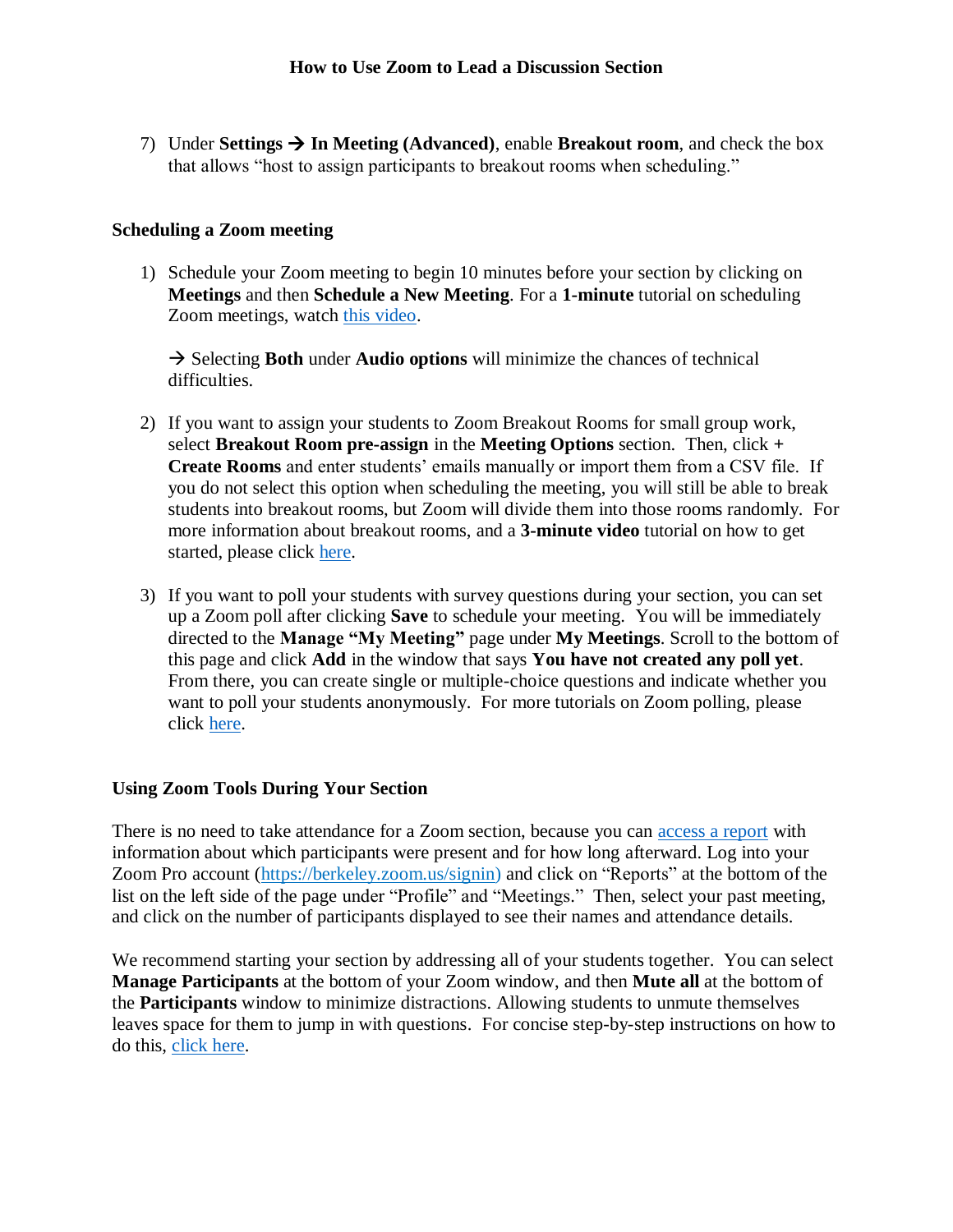# **How to Use Zoom to Lead a Discussion Section**

Whether muted or unmuted, your students can use a variety of tools to participate in section. Invite them to click on **Participants** at the bottom of their Zoom window. This will show them all the participants in the meeting. At the bottom of students' Zoom window, they can also choose to "raise their hand", answer yes or no, clap, use the **Chat** feature, and participate in a variety of other ways. Asking students to practice using these different features at the beginning of your first Zoom section can be a great ice-breaker activity!

When you want students to interact with each other in small groups, click **Breakout Rooms** on the lower right side of your Zoom window. See Number 2 above for more information on navigating breakout rooms.

When you want to share slides, whiteboard, or other content with your students, share your screen by selecting **Share Screen** at the bottom of your Zoom window. For more information on sharing your screen, including a **30-second video** tutorial, please click [here.](https://support.zoom.us/hc/en-us/articles/201362153-How-Do-I-Share-My-Screen-)

When you are done with your meeting, click **End Meeting** on the bottom right corner of your screen.

# **Holding Office Hours through Zoom**

To schedule your virtual office hours through Zoom, follow these simple instructions:

- 1) Click on **Meetings** and then **Schedule a New Meeting.** You might put something like "Weekly Office Hours" in the **Topic** (title). Set the time and duration for your first meeting and then check the **Recurring meeting** box under **Time Zone.**
- 2) Under **Meeting Options** make sure to check **Enable waiting room**. The waiting room feature allows you to meet with one student at a time. For more information about how to set up and use **waiting room** using Windows, Linux and more, [click here.](https://support.zoom.us/hc/en-us/articles/115000332726-Waiting-Room#h_43744903-a4bb-438f-b39a-f10c3df84b04)

# Using Waiting Room



Enabling or Disabling Waiting Room During a Meeting

1. As the meeting host, click **Manage Participants**.

| $\mathbf{0}$ $\mathbf{0}$ $\mathbf{0}$ $\mathbf{0}$ |  |  |                                                                                   |  |
|-----------------------------------------------------|--|--|-----------------------------------------------------------------------------------|--|
| Mute Stop Video                                     |  |  | Invite Manage Participants Share Screen Chat Record Closed Caption Breakout Rooms |  |